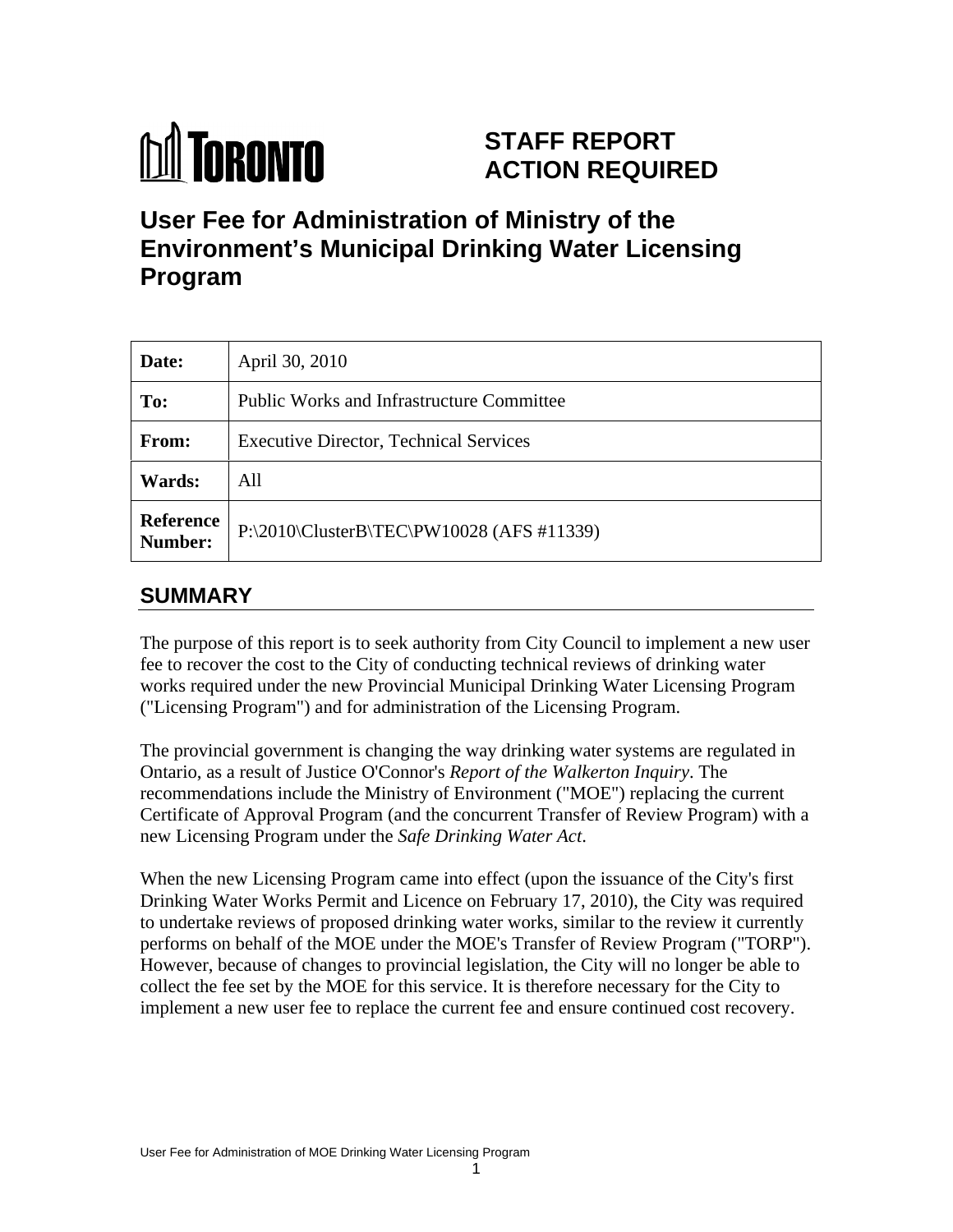## **RECOMMENDATIONS**

#### **The Executive Director of Technical Services recommends that:**

- 1. City Council implement a new user fee, effective immediately, to recover the cost of administration and conducting technical reviews undertaken by the City in accordance with the Municipal Drinking Water Licensing Program, mandated by Ontario's Safe Water Drinking Act, such fee being set at \$2300.00 per application for all applications for establishing or alteration of the City of Toronto drinking water system, and further that the current fee for such applications, which the City is no longer entitled to charge due to changes to provincial law, be repealed.
- 2. City Council amend Municipal Code Chapter 441, Fees and Charges, to give effect to these fee changes, and grant authority for the introduction of the necessary bills.

#### **Implementation Points**

Existing processes for reviewing applications for approval and charging fees will be followed and administered by the Technical Services' work unit currently administrating the Ministry of the Environment's Transfer of Review Program.

#### **Financial Impact**

The proposed new service fee will generate an estimated \$160,000 in fees on an annual basis to Technical Services.<br>Since amalgamation, Toronto Water projects were not charged a fee under the current

Transfer of Review Program. However, fees were charged from the Toronto Transit Commission, the Toronto Waterfront Revitalization Corporation, the Toronto Community Housing Corporation, and the Toronto District Heating Corporation. On average, one application of this type was received per year generating fees at the set rate of \$1,200 per application.

Approximately \$45,000 of the \$160,000 will be from private proponents. This amount compares with the average annual amount of \$23,000 received under the current Transfer of Review Program resulting in a net increase of \$22,000 to the City.

The remaining \$115,000 in additional revenue will be generated from fees charged to other City Divisions, Agencies, Boards, and Commissions, which will accommodate these additional costs within their approved capital budgets.

The amount of the recommended new service fee is sufficient to recover the cost to the City of administering the new Licensing Program.

The Deputy City Manager and Chief Financial Officer has reviewed this report and agrees with the financial impact information.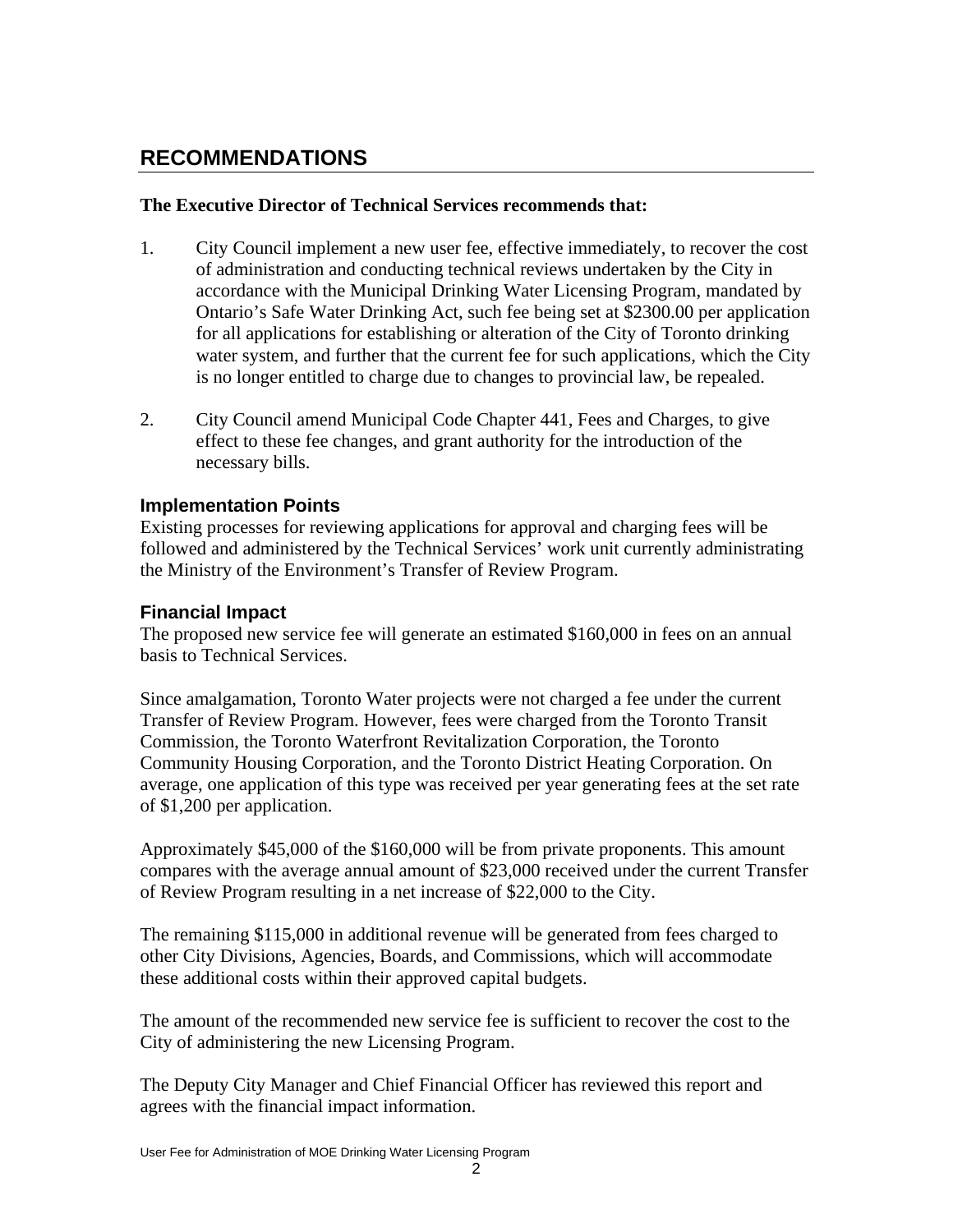## **DECISION HISTORY**

Council has previously adopted two reports authorizing staff to undertake actions required to ensure City compliance with the new provincial Licensing Program.

City Council, at its meeting on July 16, 17, 18, and 19, 2007, adopted the recommendations from report PW7.9 (June 13, 2007) without amendment authorizing the designation of the General Manager of Toronto Water as the Owner Representative for the Toronto Water Quality Management System.

City Council, at its meeting on November 30, 2009 adopted the recommendations from report PW28.11 (October 19, 2009) without amendment authorizing signing authority for the Municipal Drinking Water Licensing Program.

## **ISSUE BACKGROUND**

The proclamation of section 33 of Ontario's *Safe Drinking Water Act* in May 2007 began the transition from the MOE's Certificate of Approval Program to the new Licensing Program. The changes to the approvals program address recommendations from Justice O'Connor's *Report of the Walkerton Inquiry*. The corresponding review of sewage works applications will not be affected by this new program.

# **Approvals for Future Alterations**

The MOE ceased issuing of Certificates of Approval under Part V of the *Safe Drinking Water Act* with the issuance of the first Municipal Drinking Water Permit dated February 12, 2010 and Drinking Water Works Licence dated February 17, 2010 for the City of Toronto Drinking Water System. Approvals for all future alterations to the drinking water system are now being processed in accordance with the new Licensing Program.

# **Review Fees**

The current fee structure for water works approvals is a flat fee per application established in accordance with the Minister's Order for Drinking Water Approval Fees issued under Ontario Regulation 364/98, made under the *Ontario Water Resources Act*. In addition to being collected by the MOE for direct submission applications, the review fees are also collected by Transfer Agents, including the City of Toronto, under the Transfer of Review Program for certain types of applications which the Ministry considers 'less environmentally sensitive'. The current fee schedule consists of an administrating processing component in an amount of \$200 common to all applications plus a facility specific component which, for watermains and appurtenances, is \$1000. The total flat rate fee per water works application is \$1200.00.

The Transfer of Review Program will cease to apply to the City of Toronto Drinking Water System once the first Municipal Drinking Water Licence and Drinking Water Works Permit are issued. Consequently, the City's right under the TORP to collect fees for reviews and applications for approval will end. However, the City will have to continue to conduct a review to support compliance with the new Licensing Program.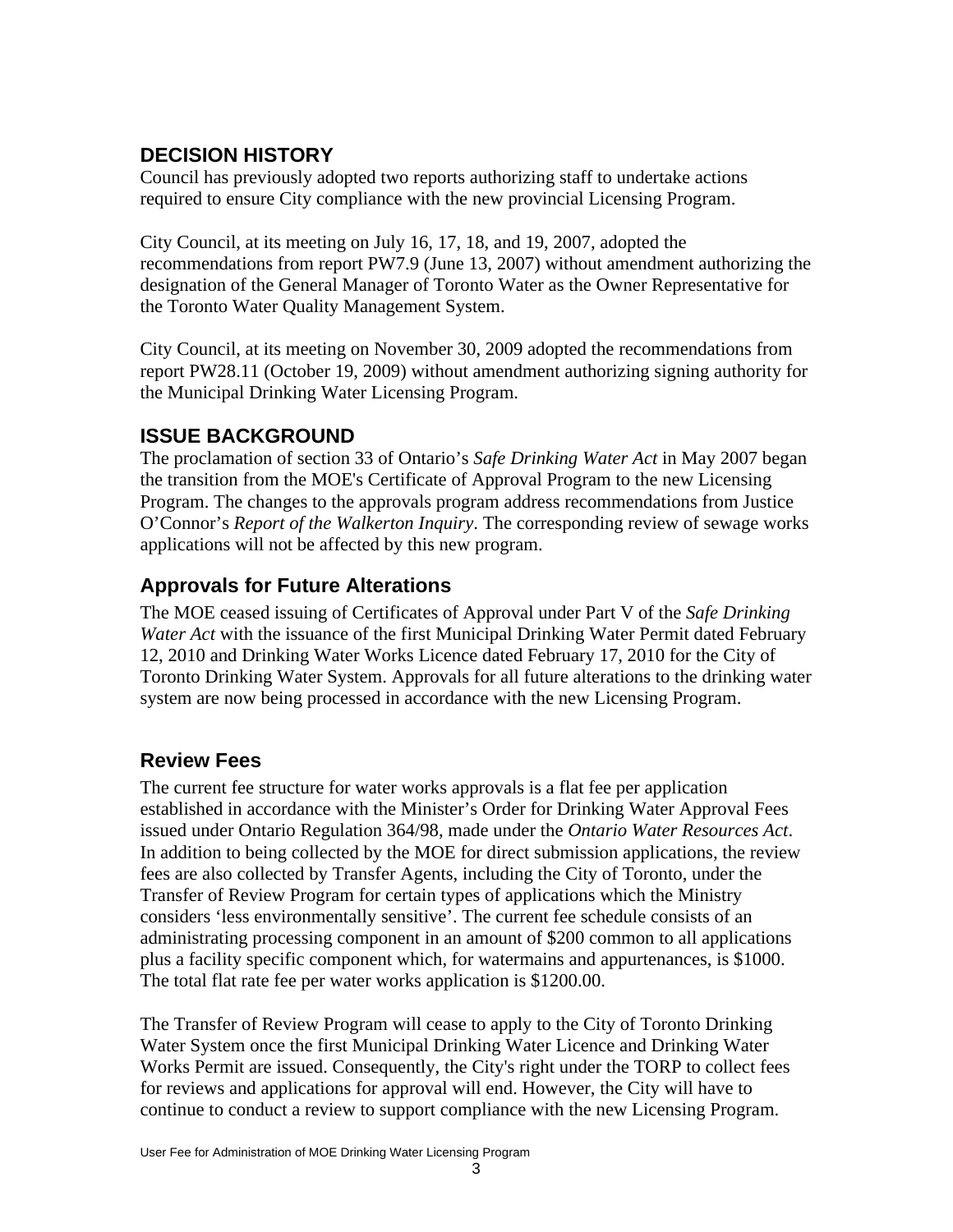Staff is therefore proposing to establish a new fee for this service, which will be \$2300.00 per application.

The review fee will also be charged to City Divisions, Agencies, Boards and Commissions when these entities submit applications for the establishment or alteration of the City of Toronto drinking water system for review. This is similar to the current practice for other applications reviewed by the City on behalf of the MOE to ensure compliance with provincial regulatory requirements.

From January 1, 2000 to December 31, 2009, approximately 63% of the watermain applications reviewed under the TORP was for work under the City's Capital Works Program while 37% was for work by private developers

## **COMMENTS**

Under the current Transfer of Review Program, the City processed and reviewed one hundred and ninety-one (191) watermain applications from external proponents from January 1, 2000 to December 31, 2009. In total five hundred and fifteen (515) watermain applications were reviewed from both internal and external proponents. Based on the Ministry's current flat rate fee schedule of \$1200 per application plus the two amendment application at a rate of \$800, the applications where fees were charged totalled \$228,400, or an average of \$23,000 per year.

The purpose of the current review fee is to allow the review authority (whether the MOE or a participating municipality under the TORP) to recoup costs incurred in processing the applications. Under the new Licensing Program, the Ontario regulation that permits municipalities to collect the provincial fee for review of drinking water works will no longer apply . However, under the new Licensing Program the municipality will still be required to perform a quality assurance review to ensure compliance with the Ministry of the Environment's 'Design Standard' similar to the existing guidelines under the Certificate of Approval program. In addition, the municipality will also be required to track the verification forms and update drawings to reflect the changes made to the drinking water system after the initial drinking water license is issued. These documents shall be made available to the Ministry upon their request and retained by the municipality.

For these reasons, it is recommended that the City of Toronto introduce a new fee for the review of proposals from proponents that will be modifying the City of Toronto drinking water system.

Staff recommends setting a flat-rate fee based on the average application for the following reasons:

- 1. To provide proponents with cost certainty before submitting an application.
- 2. To minimize staff time in performing accounting and administrative functions.
- 3. To maximize staff time for performing the technical review of applications.